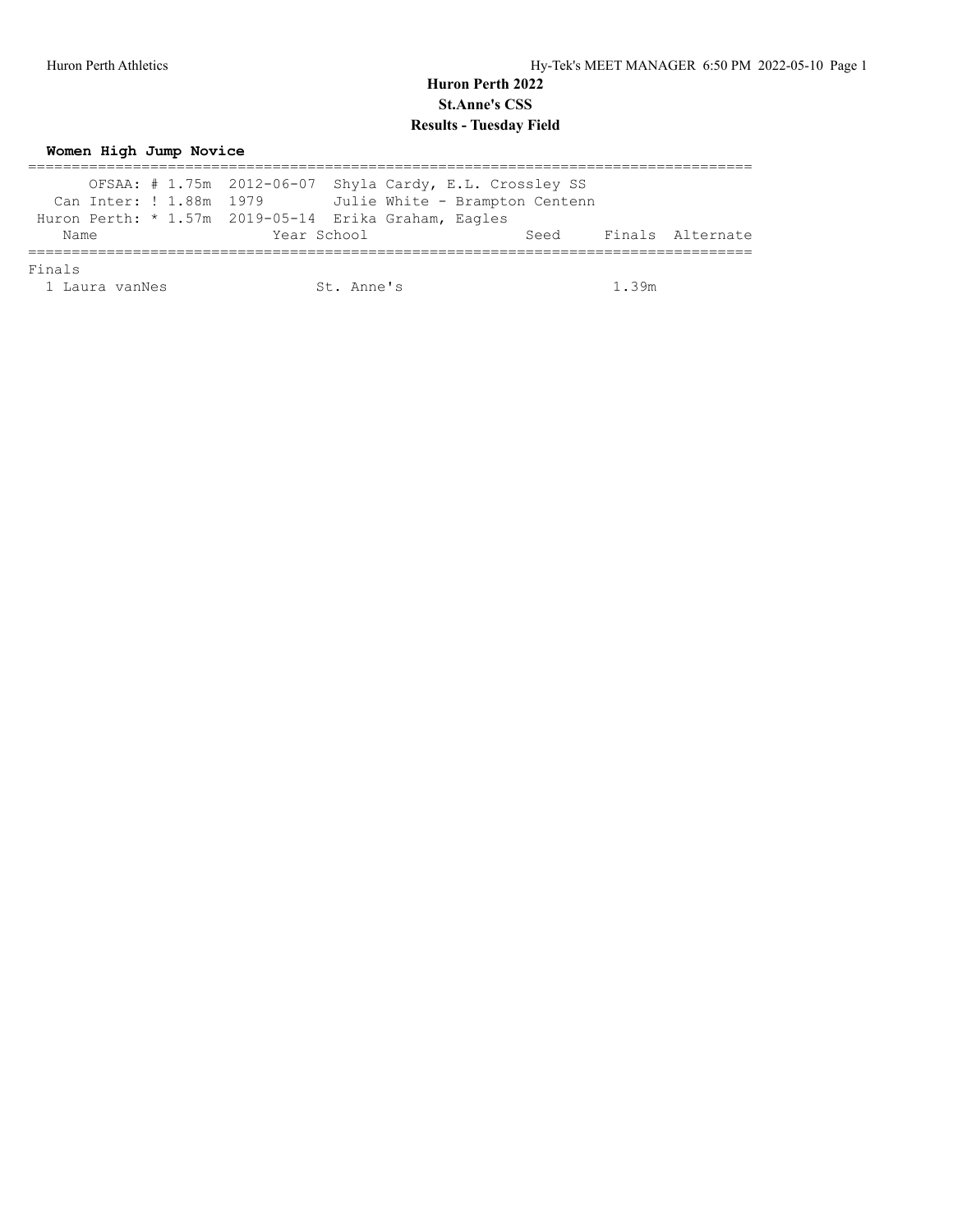**Women Long Jump Novice**

| OFSAA: # 5.76m 1996       |  |  | Jessica Zelinka, Sir Frederick Banting CI |           |      |                            |
|---------------------------|--|--|-------------------------------------------|-----------|------|----------------------------|
| Can Inter: ! 6.16m 1986   |  |  | Keron Hamilton - Burlington Ce            |           |      |                            |
| Huron Perth: * 4.85m 2004 |  |  | Brittany Peters, Madill                   |           |      |                            |
| Name                      |  |  | Year School                               |           |      | Seed Finals Wind Alternate |
|                           |  |  |                                           |           |      |                            |
| 1 Sara Whitehead          |  |  | FEMSS                                     | 4.23m     | NWI  |                            |
| 2 Devan Taylor            |  |  | SDSS                                      | 3.95m NWI |      |                            |
| 2 Summer Emms             |  |  | SDSS                                      | 3.95m     | NW I |                            |
| 4 Annan Moffat            |  |  | FEMSS                                     | 3.92m     | NWI  |                            |
| 5 Megan Todd              |  |  | Goderich District                         | 3.82m     | NWI  |                            |
| 6 Edith Mccutcheon        |  |  | St. Anne's                                | 3.68m     | NWI  |                            |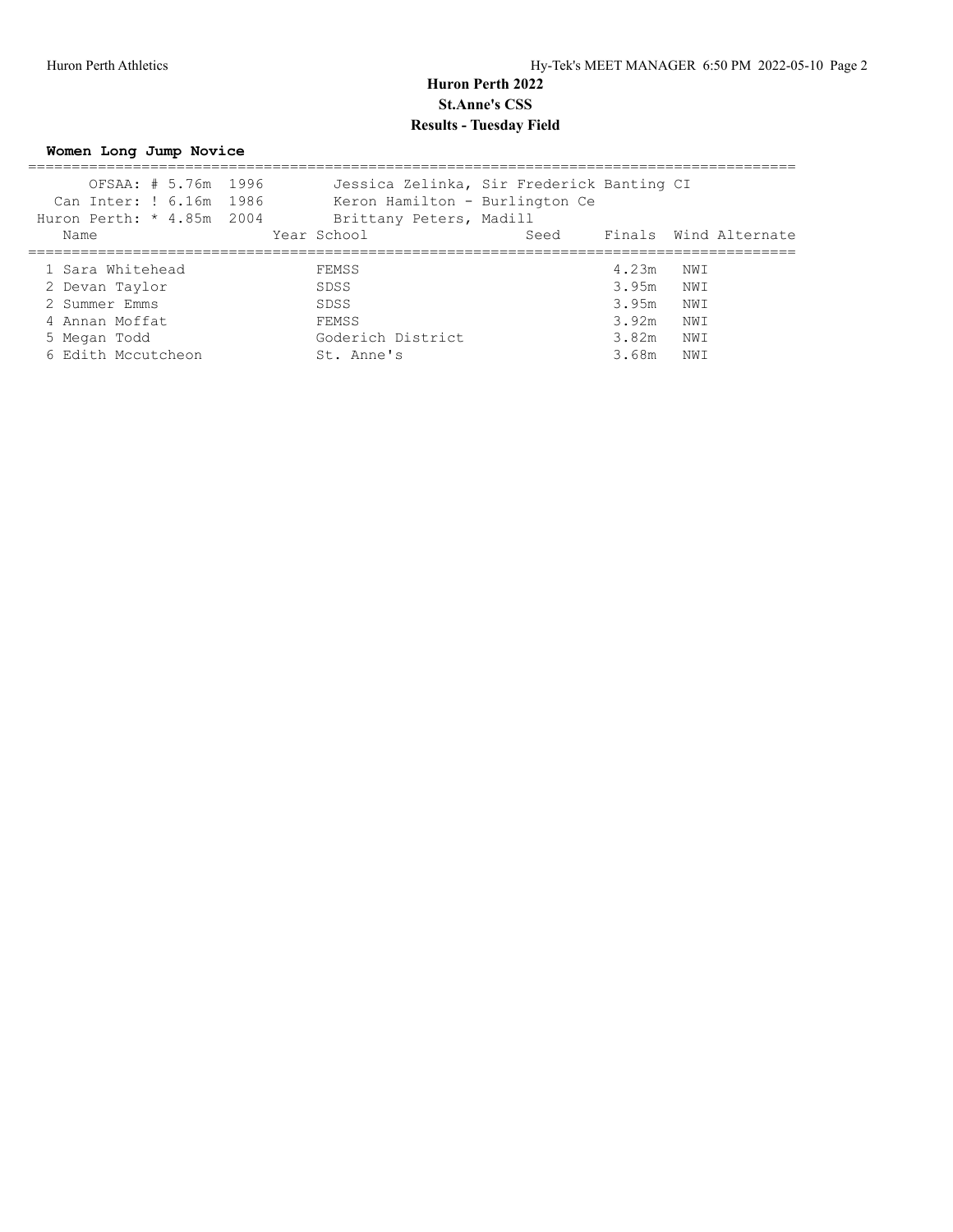**Women Shot Put Novice**

|                          | OFSAA: # 15.92m 2015-06-06 Trinity Tutti, Eastdale SS - so |                          |
|--------------------------|------------------------------------------------------------|--------------------------|
| Can Inter: ! 15.24m 2018 | Trinity Tutti, Eastdale SS                                 |                          |
|                          | Huron Perth: * 10.70m 2019-05-14 Kate Johnston, Eagles     |                          |
| Name                     | Year School                                                | Seed<br>Finals Alternate |
|                          |                                                            |                          |
| 1 Sydney Bromley         | FEMSS                                                      | 9.35m                    |
| 2 Annan Moffat           | FEMSS                                                      | 9.09m                    |
| 3 Brooke Wilhelm         | St.Mike's                                                  | 8.83m                    |
| 4 Eden Sinnett           | St Marys Dcvi                                              | 8.37m                    |
| 5 Charlee Gethke         | St.Mike's                                                  | 8.36m                    |
| 6 Gloria McLaughlin      | St. Anne's                                                 | 6.55m                    |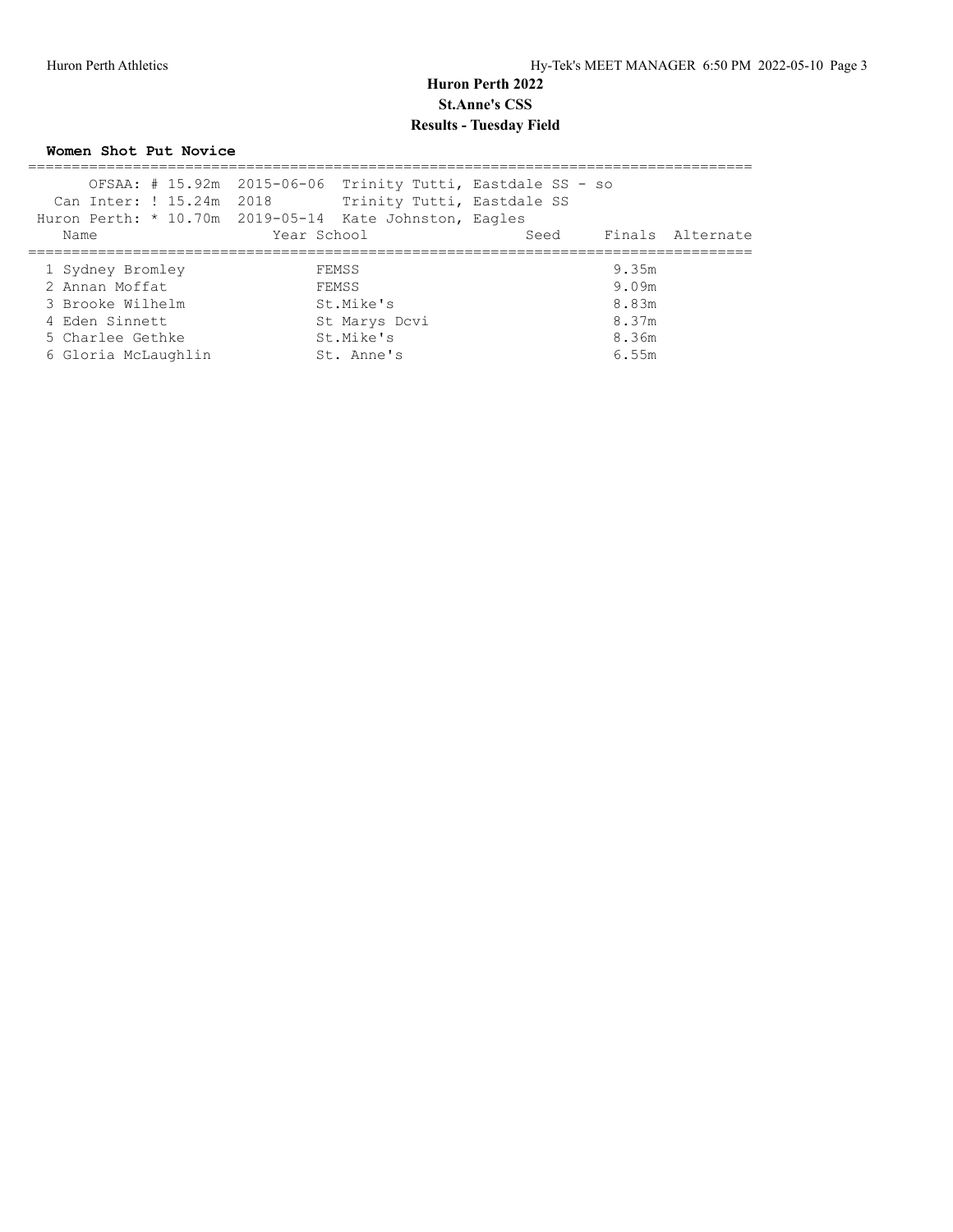**Women Long Jump Junior**

|                     | OFSAA: # 5.84m 2017-06-02 Sarah Saldutto, Notre Dame -Well |       |                       |
|---------------------|------------------------------------------------------------|-------|-----------------------|
|                     | Can Inter: ! 6.16m 1986 Keron Hamilton - Burlington Ce     |       |                       |
|                     | Huron Perth: * 5.04m 2008 Nikki Fulton, St, MIke's         |       |                       |
| Name                | Year School                                                | Seed  | Finals Wind Alternate |
|                     |                                                            |       |                       |
| 1 Autumn Mikel      | St.Mike's                                                  | 4.52m | NWI                   |
| 2 Jillian Alexander | LDSS                                                       |       | 4.49m NWI             |
| 3 Odessa Bateman    | LDSS                                                       | 4.44m | NWI                   |
| 4 Madison Bernard   | FEMSS                                                      | 4.15m | NWI                   |
| 5 Hailey Preston    | FEMSS                                                      | 4.02m | NWI                   |
| 6 Kylie Pratt       | SDSS                                                       | 4.00m | NWI                   |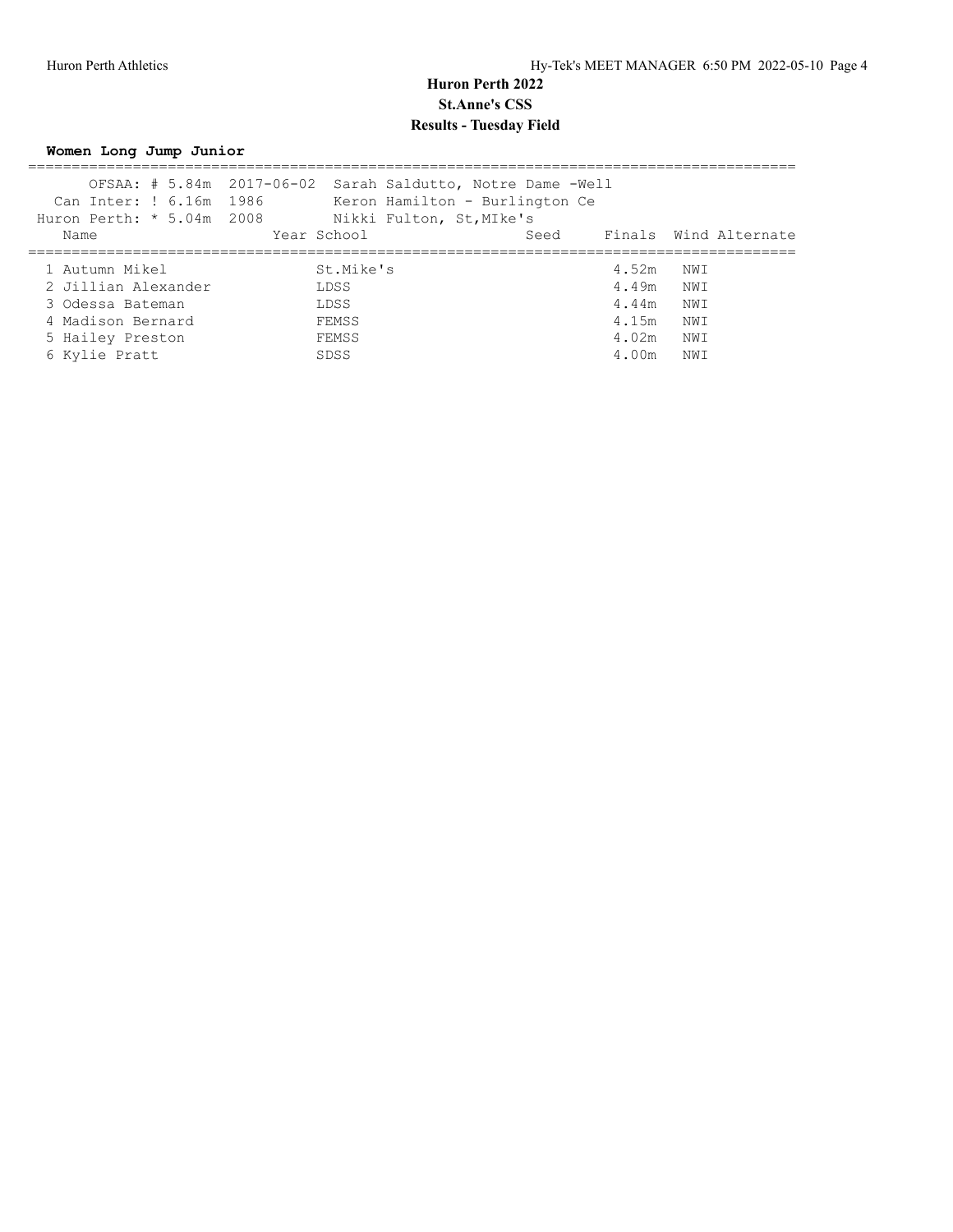**Women Triple Jump Junior**

| Can Inter: ! 12.78m 2010<br>Huron Perth: * 10.58m 2008       | OFSAA: # 12.19m 2018-06-07 Busola Akinduro, North Albion - R<br>Nikki Fulton, St.Mike's | Caroline Ehrhardt - Espanola HS |                       |
|--------------------------------------------------------------|-----------------------------------------------------------------------------------------|---------------------------------|-----------------------|
| Name                                                         | Year School                                                                             | Seed                            | Finals Wind Alternate |
| 1 Siobhan Kleuskens<br>2 Autumn Mikel<br>3 Jillian Alexander | Goderich District<br>St.Mike's<br>LDSS                                                  | 10.02m<br>9.84m NWI<br>9.42m    | NWI<br>NWI            |
| 4 Madison Bernard<br>5 Odessa Bateman<br>6 Mia Morris        | FEMSS<br>LDSS<br>St.Mike's                                                              | 9.00m<br>8.71m<br>8.66m         | NWI<br>NWI<br>NWI     |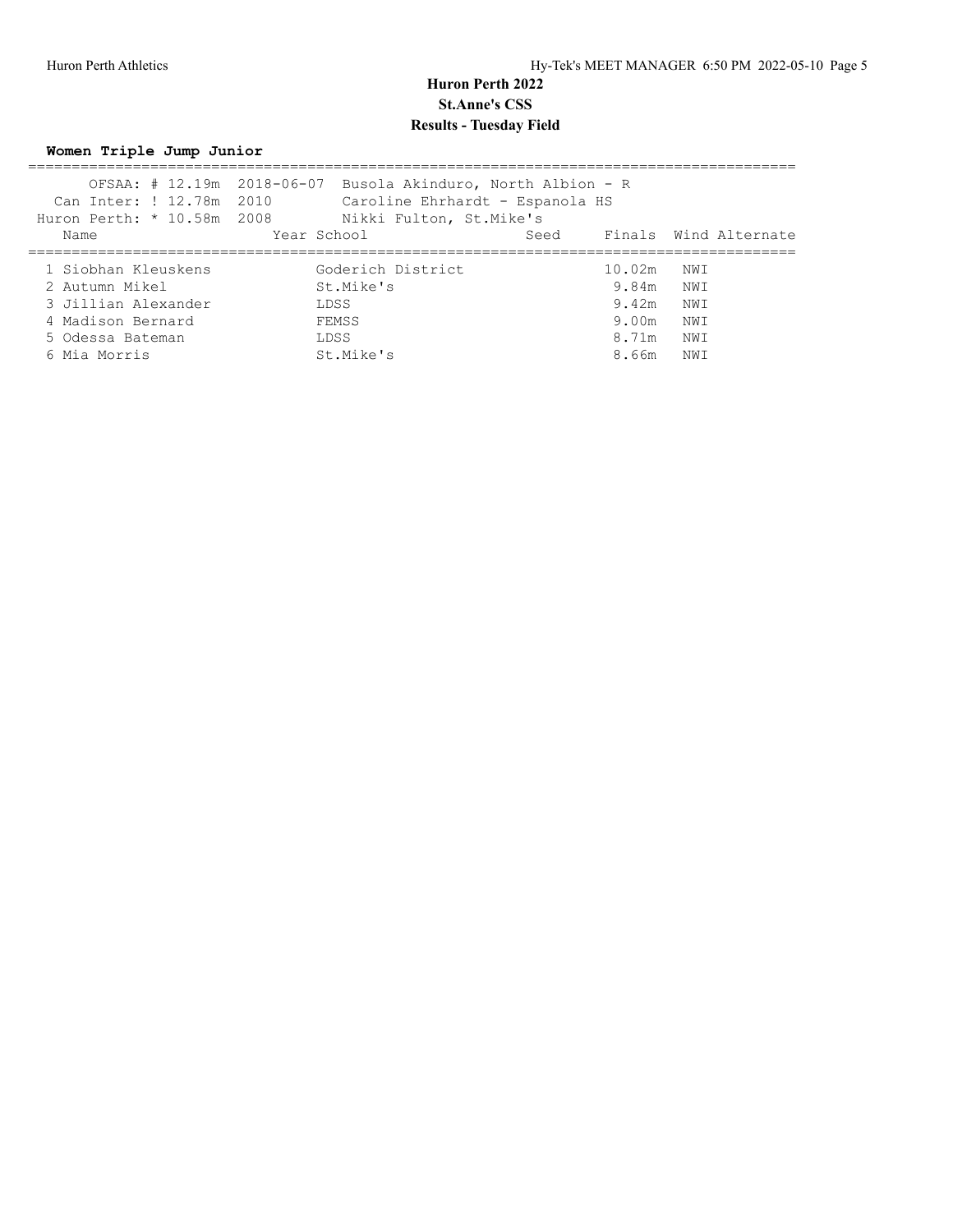**Women Discus Throw Junior**

|                    |                         | OFSAA: # 45.16m 2015-06-04 Grace Tennant, South Lincoln HS     |               |                            |  |        |                       |
|--------------------|-------------------------|----------------------------------------------------------------|---------------|----------------------------|--|--------|-----------------------|
|                    |                         | Can Inter: ! 52.77m 2018                                       |               | Trinity Tutti, Eastdale SS |  |        |                       |
|                    |                         | Huron Perth: * 36.11m 2018-05-15 Hanna Van Stuyvenberg, Madill |               |                            |  |        |                       |
| Name               |                         |                                                                | Year School   |                            |  |        | Seed Finals Alternate |
|                    |                         |                                                                |               |                            |  |        |                       |
| 1 Nicole Alexander |                         |                                                                | LDSS          |                            |  | 21.83m |                       |
| 2 Becca Stevens    |                         |                                                                | St Marys Dcvi |                            |  | 19.85m |                       |
|                    | 3 Emma Martin-Ndunqutse |                                                                | St.Mike's     |                            |  | 18.21m |                       |
| 4 Hailee Phelan    |                         |                                                                | <b>SDSS</b>   |                            |  | 17.52m |                       |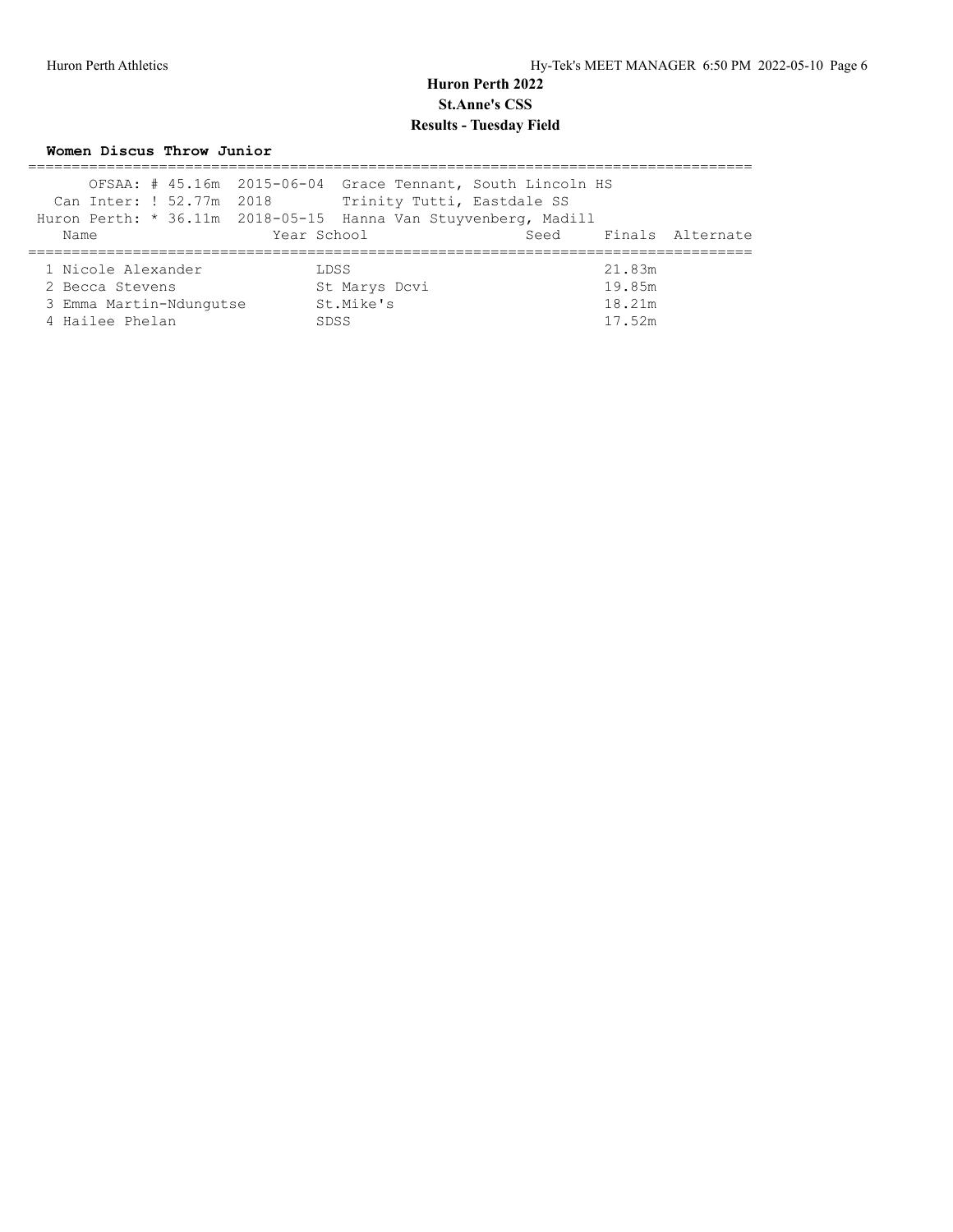#### **Women High Jump Senior**

| OFSAA: # 1.88m 1979       | Julie White, Brampton Centennial SS |       |                       |
|---------------------------|-------------------------------------|-------|-----------------------|
| Can Inter: ! 1.88m 1979   | Julie White - Brampton Centenn      |       |                       |
| Huron Perth: * 1.62m 1977 | L.Stock/C.Dorssers, SNSS/SDHS       |       |                       |
| Name                      | Year School                         |       | Seed Finals Alternate |
|                           |                                     |       |                       |
| 1 Malina Cronin           | St. Anne's                          | 1.35m |                       |
| 2 Abby Cunningham         | St Marys Dcvi                       | 1.30m |                       |
| 3 Reagan Silcox           | St Marys Dcvi                       | 1.25m |                       |
| 4 Oliva Weaver            | St. Anne's                          | 1.10m |                       |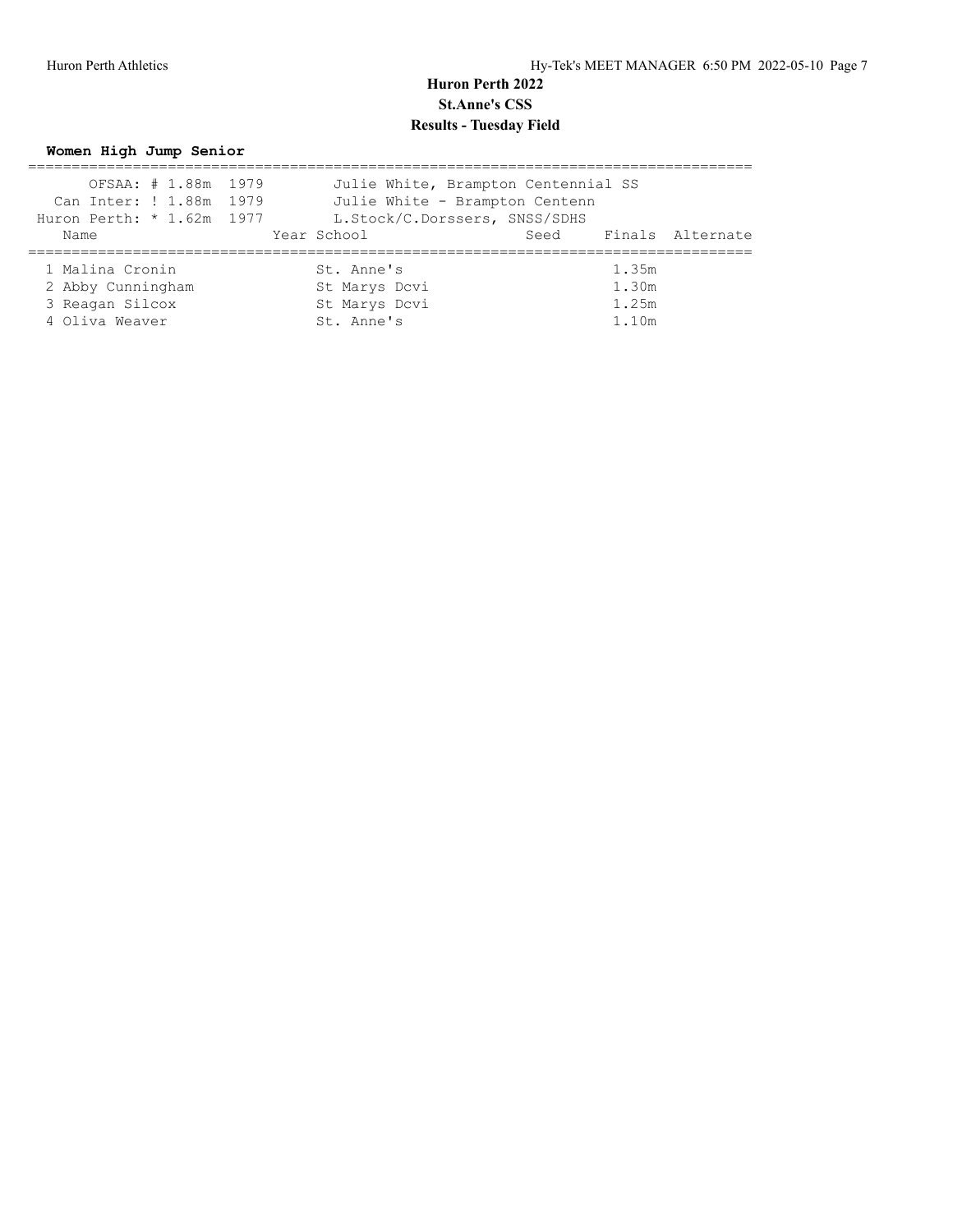**Women Triple Jump Senior**

|                            | OFSAA: # 13.06m 2019-06-07 Mahalia Mitchell, Marquerite d'You |      |           |                       |
|----------------------------|---------------------------------------------------------------|------|-----------|-----------------------|
| Can Inter: ! 12.78m 2010   | Caroline Ehrhardt - Espanola HS                               |      |           |                       |
| Huron Perth: * 11.14m 2004 | Desiree Garcon, SCSS                                          |      |           |                       |
| Name                       | Year School                                                   | Seed |           | Finals Wind Alternate |
|                            |                                                               |      |           |                       |
| 1 Olivia Mark              | SDSS                                                          |      | 9.83m     | NWI                   |
| 2 Jenson Pohl              | St.Mike's                                                     |      | 9.58m NWI |                       |
| 3 Arianna Elder            | SDSS                                                          |      | 9.22m     | NW I                  |
| 4 Katherine Havenga        | Mitchell Distric                                              |      | 9.09m     | NWI                   |
| 5 Olivia Allan             | Goderich District                                             |      | 8.37m     | NWI                   |
| 6 Ellie Shantz             | SDSS                                                          |      | 8.30m     | NWI                   |
|                            |                                                               |      |           |                       |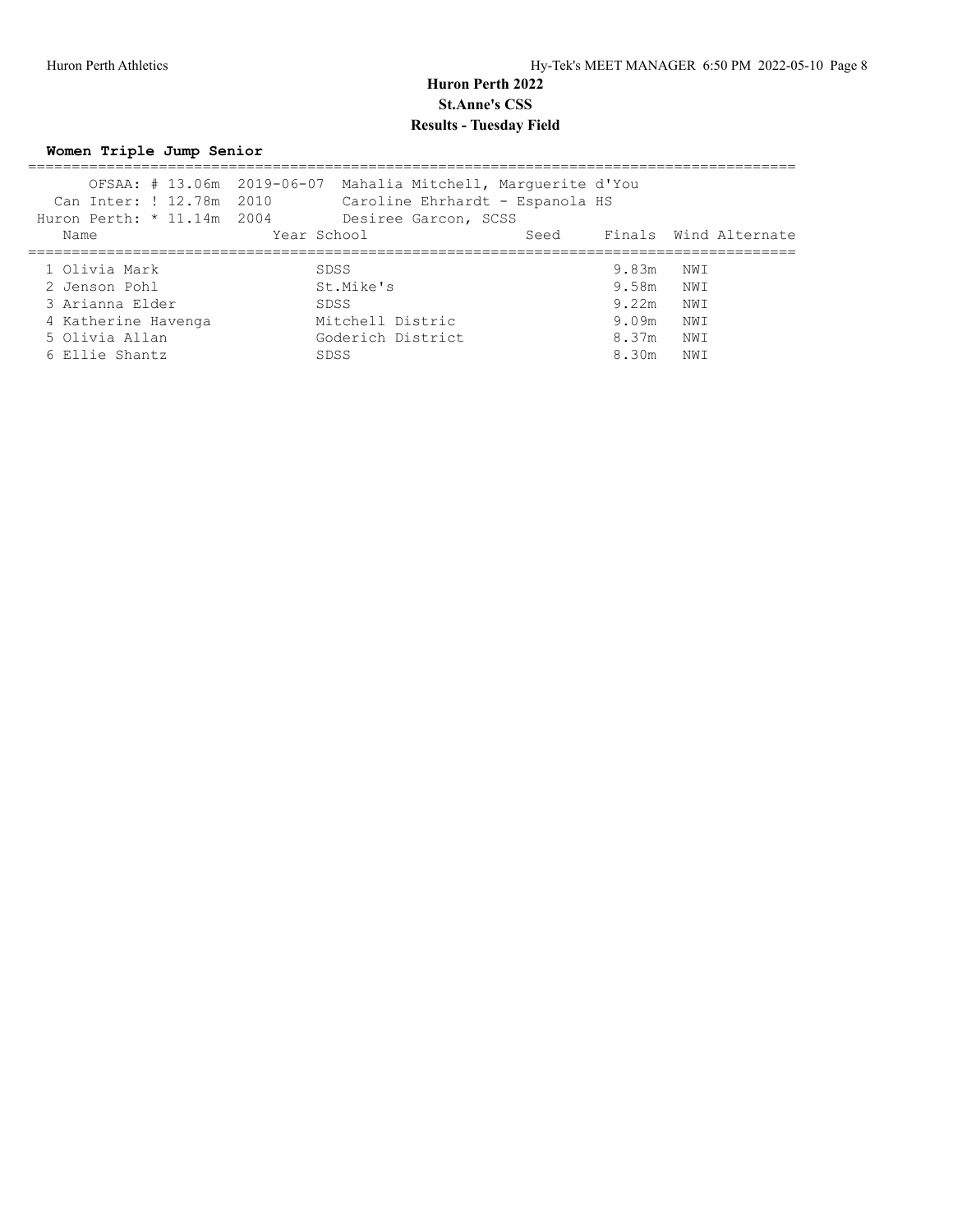**Women Javelin Throw Senior**

| OFSAA: # 49.48m 1986       | Louise Perrault, Arnprior DHS |        |                       |
|----------------------------|-------------------------------|--------|-----------------------|
| Can Inter: ! 51.94m 1984   | Cheryl Coker - Carleton Place |        |                       |
| Huron Perth: * 40.58m 2011 | Gina Murray, Madill           |        |                       |
| Name                       | Year School                   |        | Seed Finals Alternate |
|                            |                               |        |                       |
| 1 Hannah Boven             | Central Huron SS              | 23.70m |                       |
| 2 Madison Koch             | FEMSS                         | 22.30m |                       |
| 3 Jordie Smith             | St.Mike's                     | 22.10m |                       |
| 4 Michelle van Stuyvenberg | FEMSS                         | 20.81m |                       |
| 5 Grace Hallahan           | St. Anne's                    | 19.10m |                       |
| 6 Payton Milford           | SDSS                          | 18.60m |                       |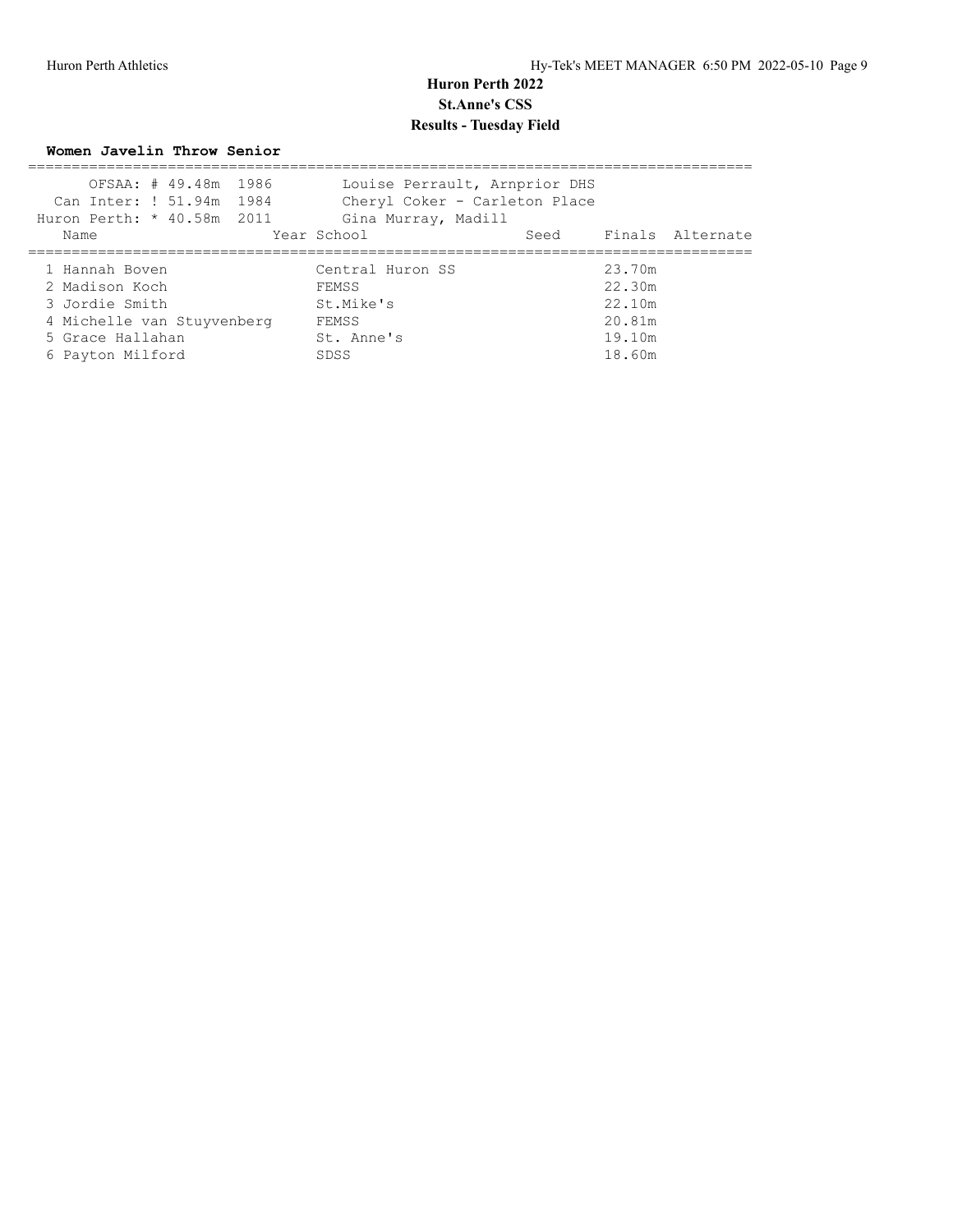**Men Long Jump Novice**

|                             | OFSAA: # 6.67m 2017-06-02 Marcus Renford, Tommy Douglas |                                |       |      |                       |
|-----------------------------|---------------------------------------------------------|--------------------------------|-------|------|-----------------------|
| Can Inter: ! 7.75m 1990     |                                                         | Brian Thomas - Central Technic |       |      |                       |
| Huron Perth: $*$ 6.03m 2007 | Andre Egli, St. Anne's                                  |                                |       |      |                       |
| Name                        | Year School                                             | Seed                           |       |      | Finals Wind Alternate |
|                             |                                                         |                                |       |      |                       |
| 1 Teaque Vader              | LDSS                                                    |                                | 5.54m | NW T |                       |
| 2 Bryce Otten               | St.Mike's                                               |                                | 5.04m | NWI  |                       |
| 3 Thymen VanderPloeg        | St. Anne's                                              |                                | 4.94m | NWI  |                       |
| 4 Rudra Patel               | South Huron                                             |                                | 4.52m | NWI  |                       |
| 5 Karch Fletcher            | LDSS.                                                   |                                | 4.31m | NWI  |                       |
| 6 Jaxson Beirnes            | LDSS                                                    |                                | 4.04m | NW T |                       |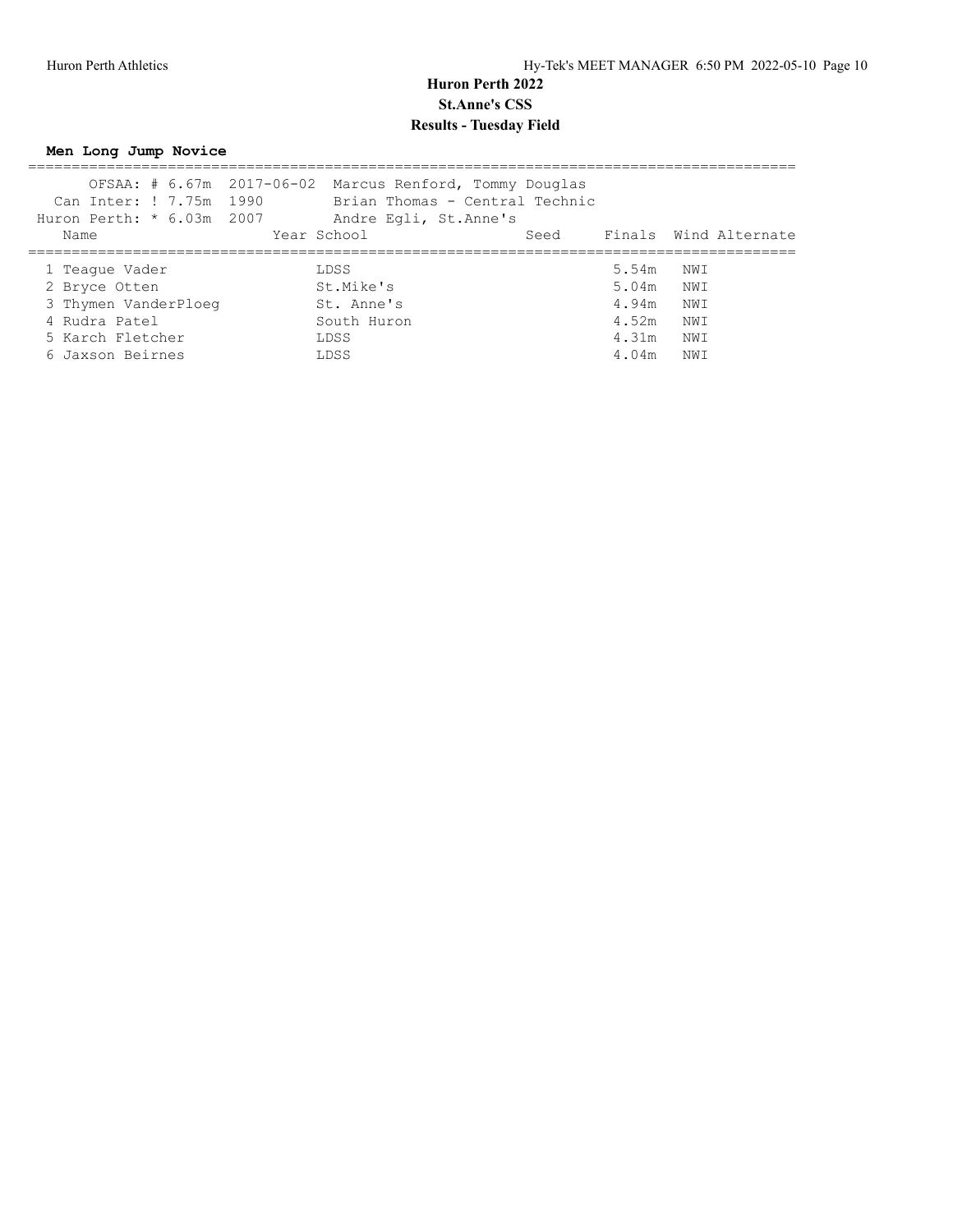## **Men Shot Put Novice**

| OFSAA: # 16.95m 2006 |                                                       | Jackson Gray, Sarnia CI &TS |
|----------------------|-------------------------------------------------------|-----------------------------|
|                      | Huron Perth: * 15.93m 2017-05-09 Ryan Jacklin, Madill |                             |
| Name                 | Year School                                           | Finals Alternate<br>Seed    |
|                      |                                                       |                             |
| 1 Caleb Koch         | FEMSS                                                 | 10.71m                      |
| 2 Tyler Schbarth     | St.Mike's                                             | 9 37m                       |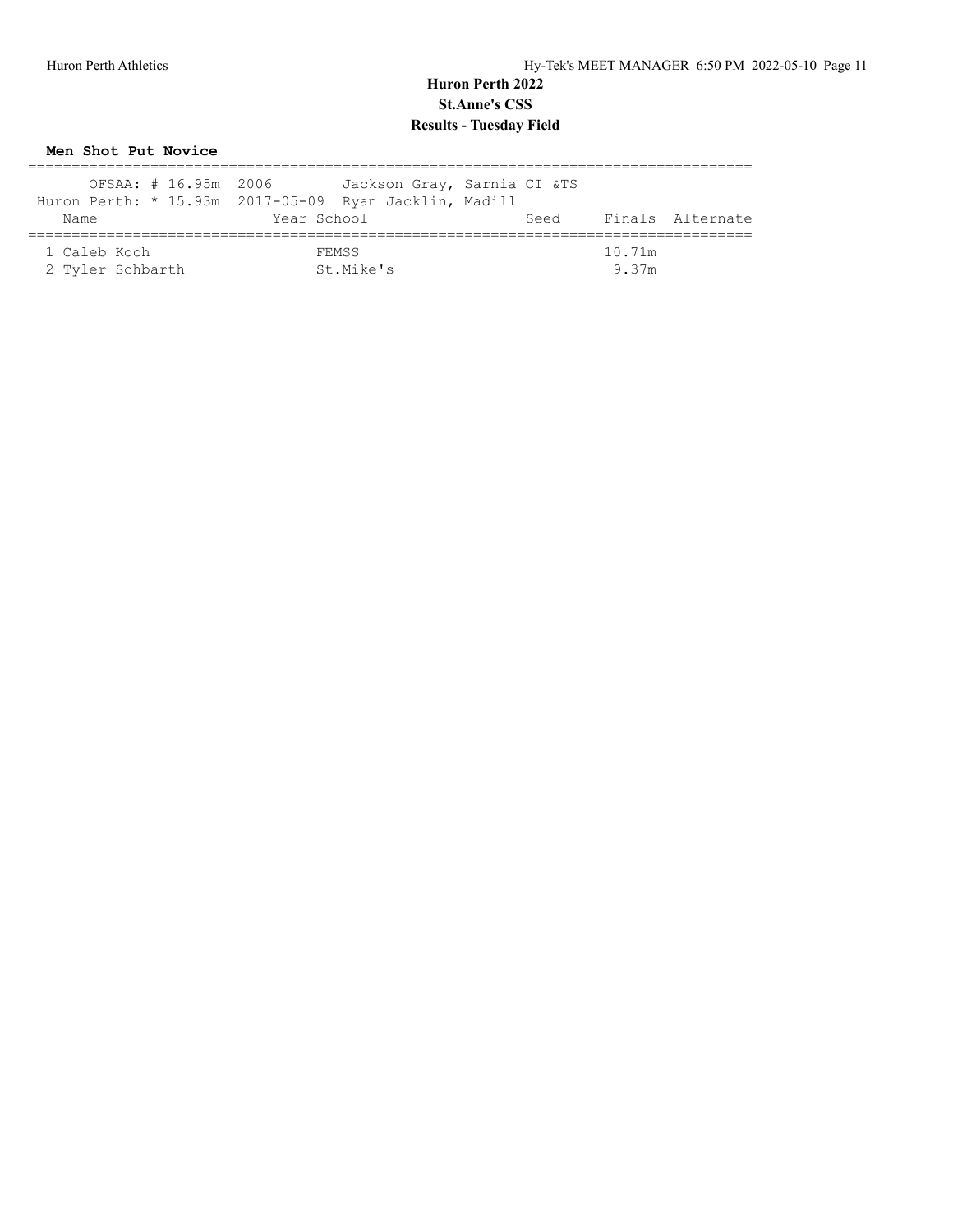#### **Men Javelin Throw Novice**

| OFSAA: # 57.95m 2007                              | Ray Dykstra, Grimsby DSS<br>Huron Perth: * 49.88m 2017-05-09 Ryan Jacklin, Madill |                            |
|---------------------------------------------------|-----------------------------------------------------------------------------------|----------------------------|
| Name                                              | Year School                                                                       | Finals Alternate<br>Seed   |
| 1 Joel Feeney<br>2 Tyler Schbarth<br>3 Caleb Koch | St. Anne's<br>St.Mike's<br>FEMSS                                                  | 33.41m<br>29.98m<br>24.45m |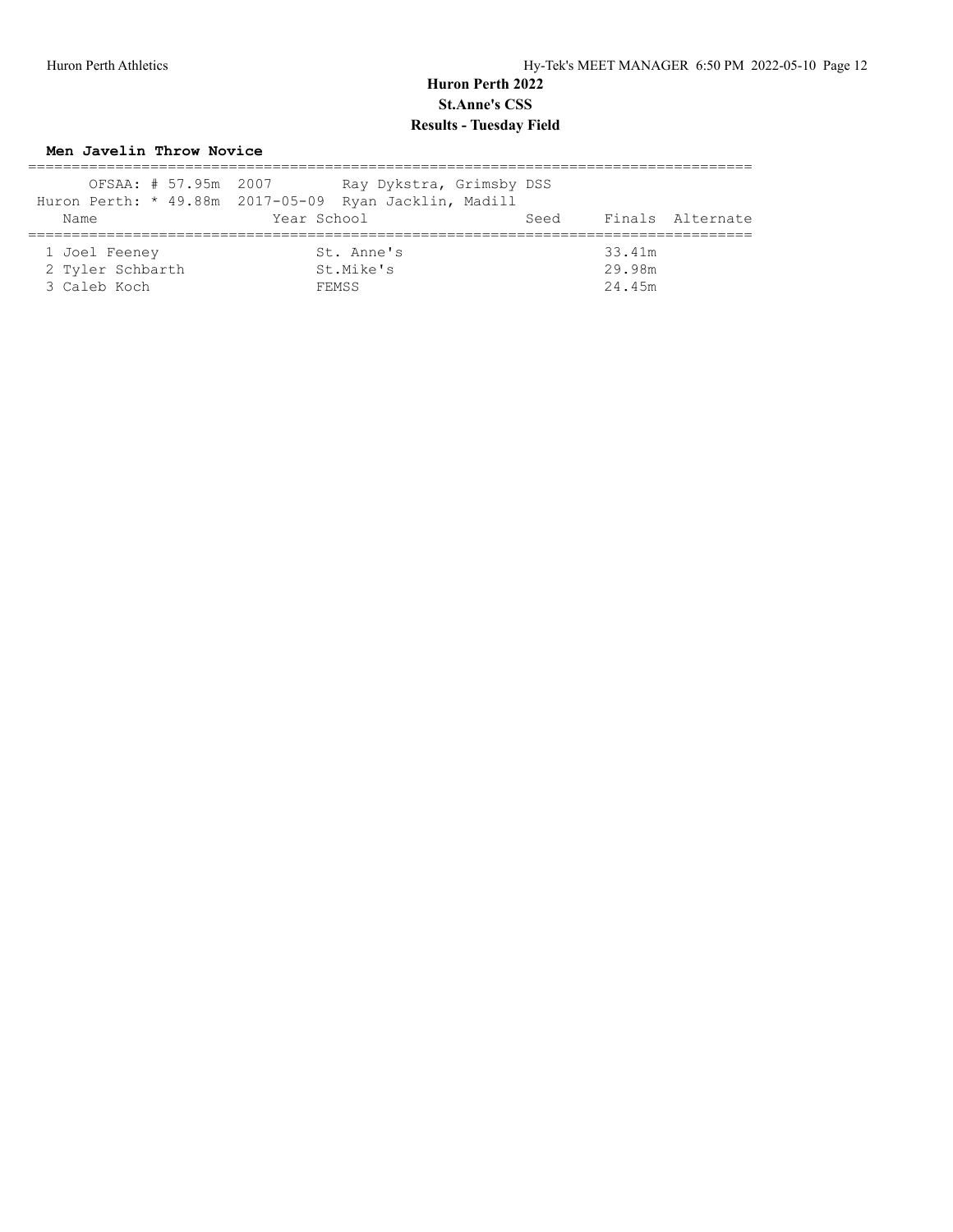**Men Triple Jump Junior**

| OFSAA: # 14.34m 2010<br>Can Inter: ! 15.76m 1982<br>Huron Perth: * 12.74m 2012 |                                              |                      |                                                                                                                            |
|--------------------------------------------------------------------------------|----------------------------------------------|----------------------|----------------------------------------------------------------------------------------------------------------------------|
| Year School                                                                    | Seed                                         |                      | Finals Wind Alternate                                                                                                      |
| FEMSS                                                                          |                                              |                      | NWI                                                                                                                        |
| South Huron                                                                    |                                              |                      |                                                                                                                            |
|                                                                                |                                              |                      | NWI                                                                                                                        |
|                                                                                |                                              |                      | NWI<br>NWI                                                                                                                 |
| LDSS                                                                           |                                              | 9.62m                | NW I                                                                                                                       |
|                                                                                | Mitchell Distric<br>SDSS<br>Central Huron SS | Ryan Bushfield, SCSS | Mitch O'Donnell, Forest Heights CI<br>George Wright - Vaughan Road C<br>11.35m<br>11.08m NWI<br>10.83m<br>10.62m<br>10.50m |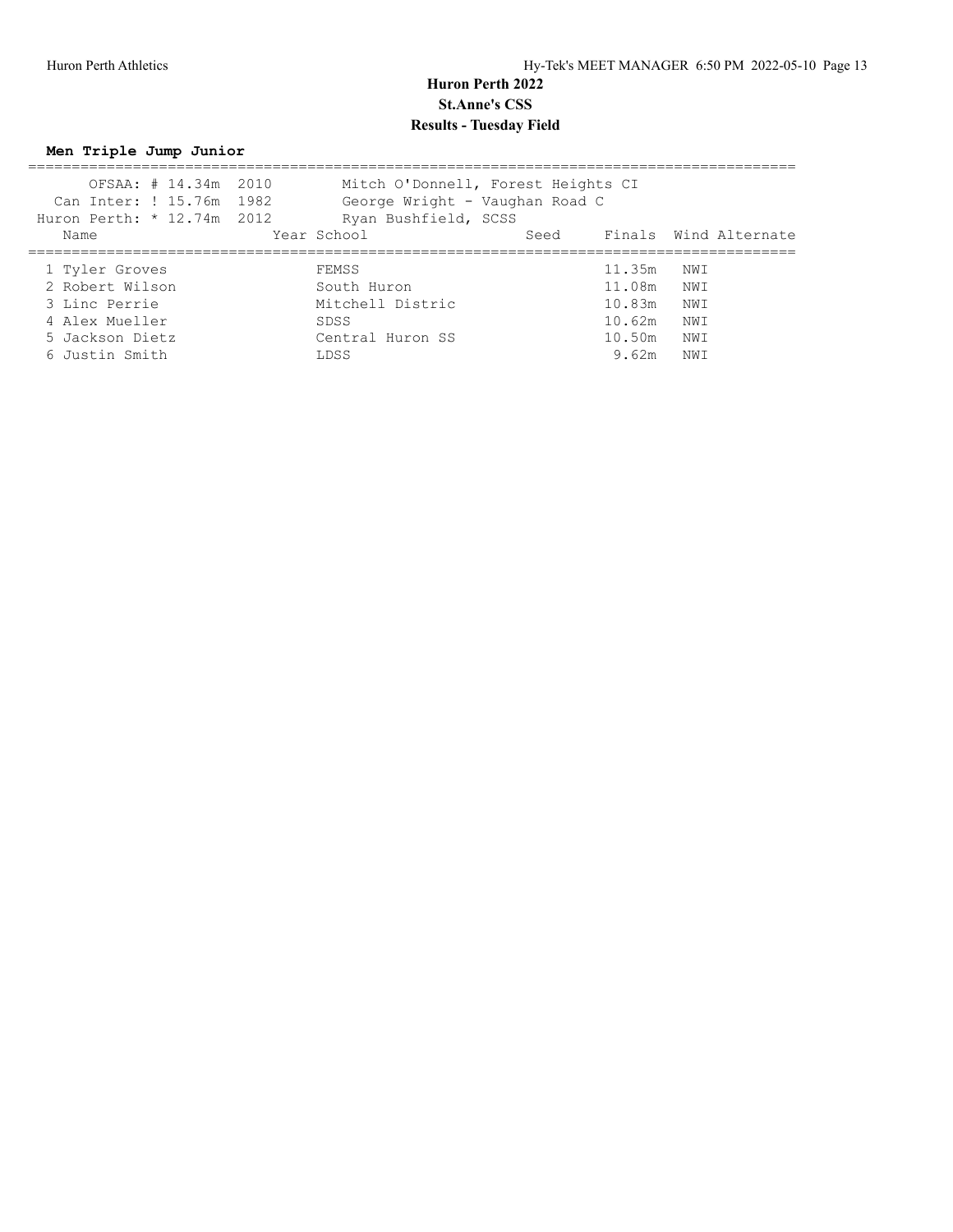**Men Shot Put Junior**

| OFSAA: # 19.72m 2006     | Tim Nedow, Thousand Islands SS                        |                          |
|--------------------------|-------------------------------------------------------|--------------------------|
|                          |                                                       |                          |
| Can Inter: ! 20.78m 1995 | Brad Snyder - St Joseph's HS,                         |                          |
|                          | Huron Perth: * 18.83m 2018-05-15 Ryan Jacklin, Madill |                          |
| Name                     | Year School                                           | Finals Alternate<br>Seed |
| 1 Jake Snyders           | St. Mike's                                            | 7.42m                    |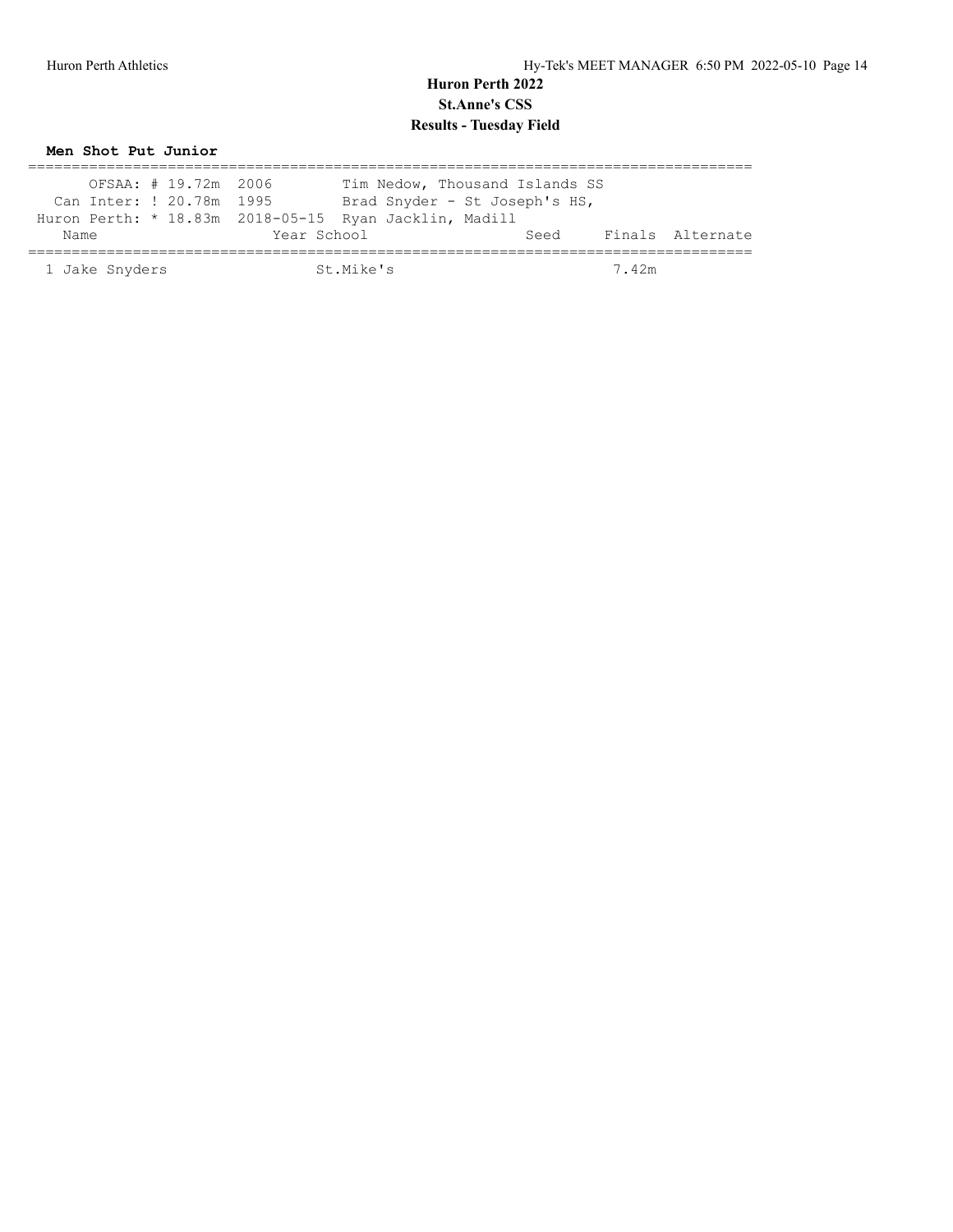#### **Men Discus Throw Junior**

| OFSAA: # 70.79m 2009     |                                                       | Jordan Young, St. Joseph's HS  |
|--------------------------|-------------------------------------------------------|--------------------------------|
| Can Inter: ! 64.94m 1995 |                                                       | Jason Tunks - Sir Frederick Ba |
|                          | Huron Perth: * 65.46m 2018-05-15 Ryan Jacklin, Madill |                                |
| Name                     | Year School                                           | Seed Finals Alternate          |
|                          |                                                       |                                |
| 1 Jackson Campbell       | St.Mike's                                             | 39.00m                         |
| 2 Jarrett VanBakel       | St.Mike's                                             | 33.36m                         |
| 3 Jake Snyders           | St.Mike's                                             | 23.57m                         |
| 4 Logan Gillett          | SDSS                                                  | 23.37m                         |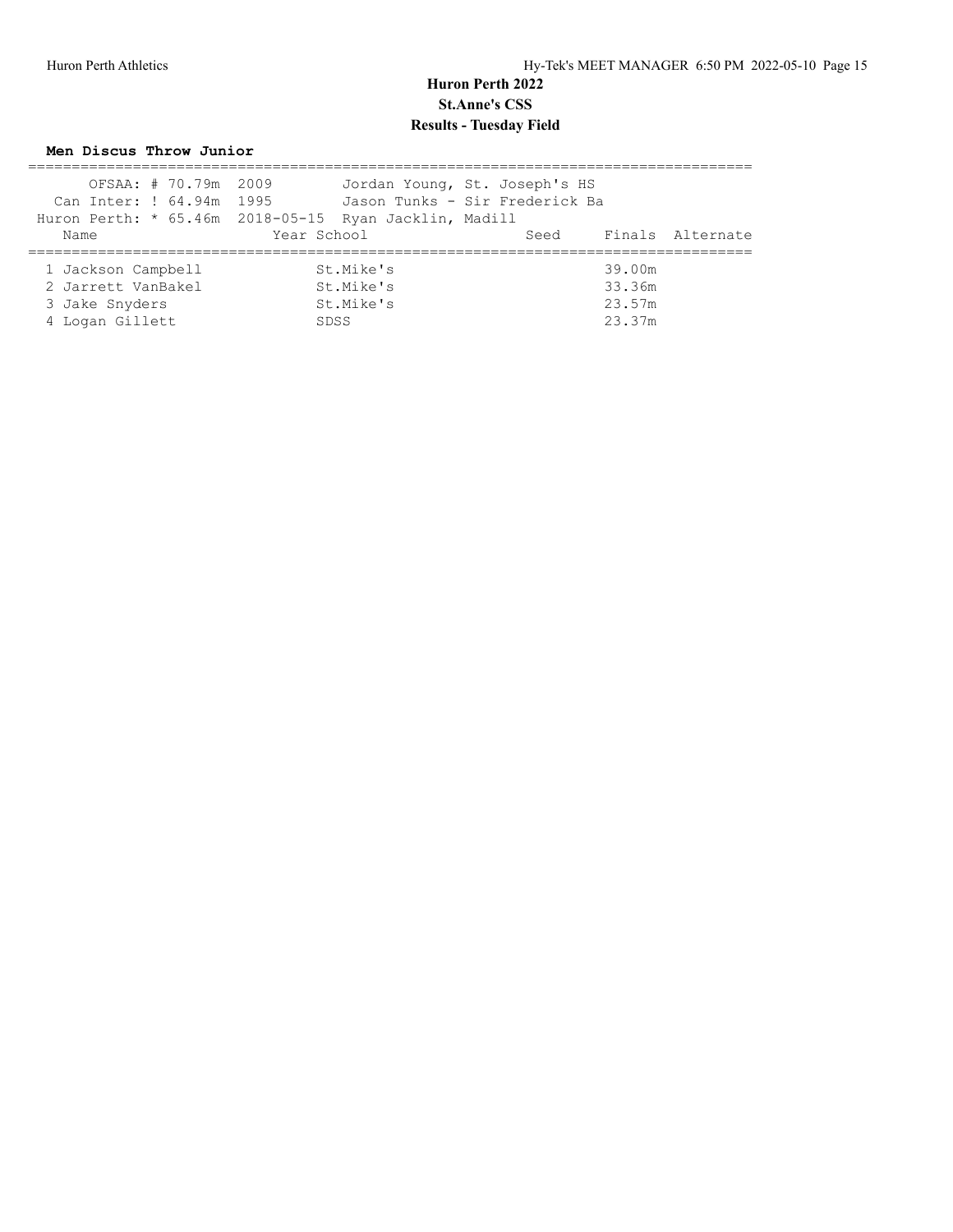**Men High Jump Senior**

| Can Inter: ! 2.24m 1998<br>Huron Perth: * 1.95m 2002 | OFSAA: # 2.24m 1998 |  |                   | Drew White, LDSS | Michael Ponikvar, Denis Morris HS<br>Michael Ponikvar - Denis Morri |        |                       |
|------------------------------------------------------|---------------------|--|-------------------|------------------|---------------------------------------------------------------------|--------|-----------------------|
| Name                                                 |                     |  | Year School       |                  |                                                                     |        | Seed Finals Alternate |
| 1 Malcolm Katerberg                                  |                     |  | LDSS              |                  |                                                                     | 1.60m  |                       |
| 2 Seth Duncan                                        |                     |  | Goderich District |                  |                                                                     | 1.55m  |                       |
| 3 Carson McNeil                                      |                     |  | Goderich District |                  |                                                                     | J1.55m |                       |
| 4 Damian McBurney                                    |                     |  | FEMSS             |                  |                                                                     | J1.55m |                       |
| 5 Cameron Hahn                                       |                     |  | SDSS              |                  |                                                                     | 1.50m  |                       |
| 6 Braydon Grandmaison                                |                     |  | Goderich District |                  |                                                                     | J1.50m |                       |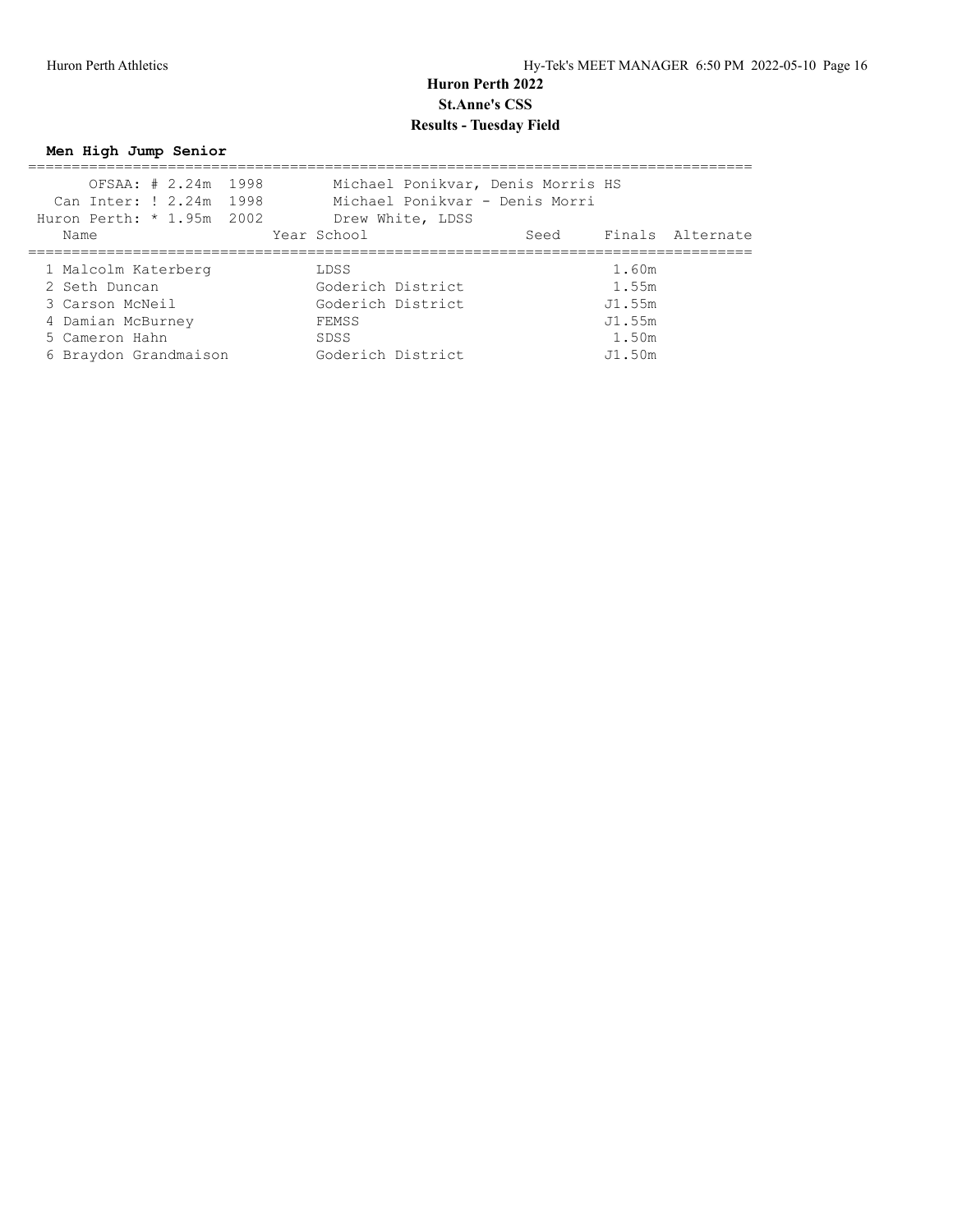**Men Discus Throw Senior**

| OFSAA: # 62.58m 1995     | Jason Tunks, Sir Frederick Banting HS                 |        |                       |
|--------------------------|-------------------------------------------------------|--------|-----------------------|
| Can Inter: ! 64.94m 1995 | Jason Tunks - Sir Frederick Ba                        |        |                       |
|                          | Huron Perth: * 53.43m 2019-05-14 Ryan Jacklin, Madill |        |                       |
| Name                     | Year School                                           |        | Seed Finals Alternate |
|                          |                                                       |        |                       |
| 1 Neil Haas              | St. Anne's                                            | 30.21m |                       |
| 2 Danny VanStraaten      | St.Mike's                                             | 30.03m |                       |
| 3 Logan Reyes            | LDSS                                                  | 21.88m |                       |
| 4 Aubrey Carter          | SDSS                                                  | 21.80m |                       |
| 5 Matt Boakes            | St.Mike's                                             | 21.73m |                       |
| 6 Colton Hallock         | St.Mike's                                             | 17.45m |                       |